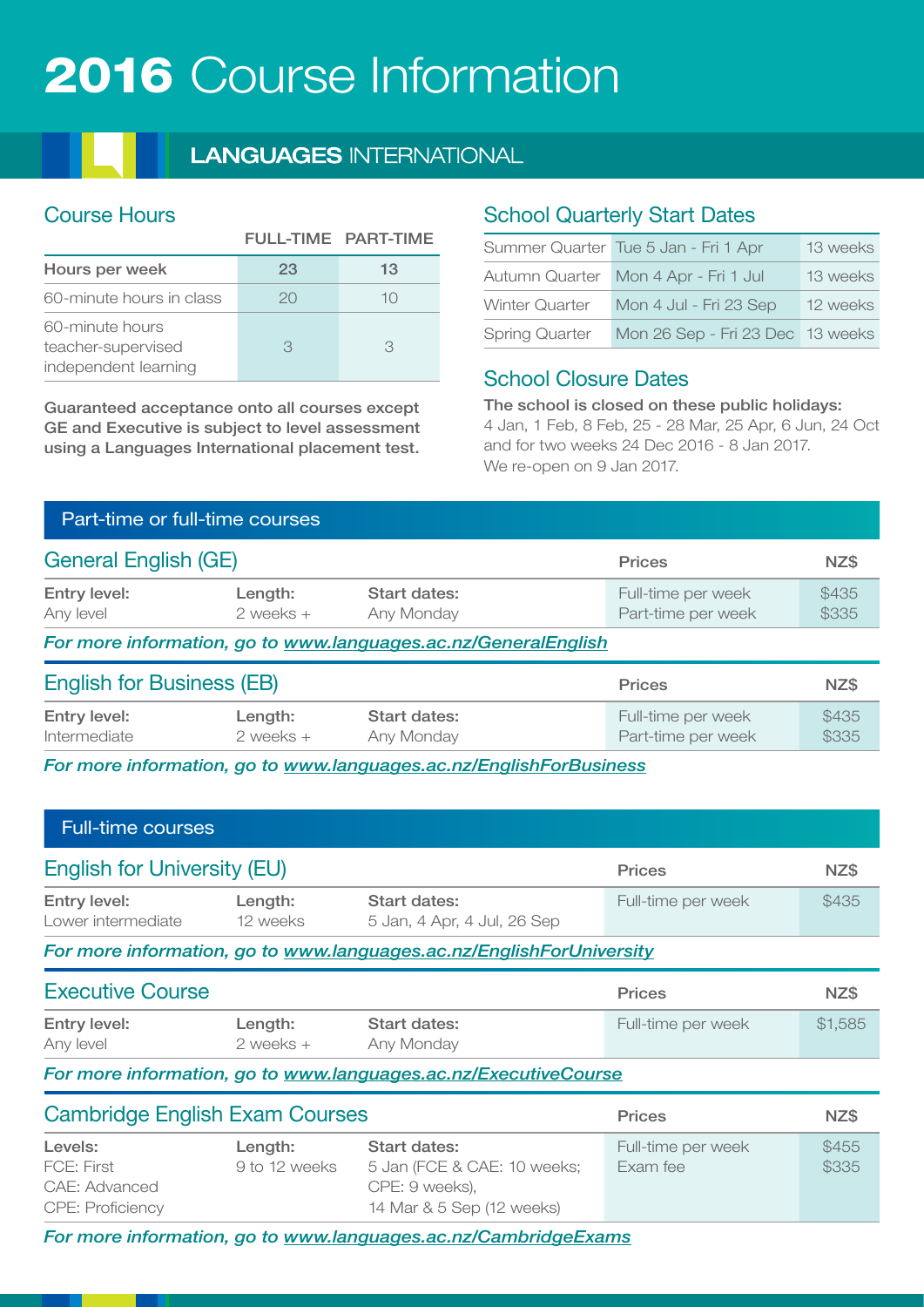|                                                                      |                          | Exam preparation courses as part of full-time GE, EB or EU                                  |                                  |                                       |
|----------------------------------------------------------------------|--------------------------|---------------------------------------------------------------------------------------------|----------------------------------|---------------------------------------|
| <b>IELTS</b>                                                         |                          |                                                                                             | <b>Prices</b>                    | NZ\$                                  |
| Entry level:<br>Lower intermediate                                   | Length:<br>6 weeks +     | Start dates:<br>5 Jan, 15 Feb, 4 Apr, 16 May,<br>4 Jul, 15 Aug, 26 Sep, 7 Nov               | <b>Exam fee</b>                  | \$385*                                |
| For more information, go to www.languages.ac.nz/IELTS                |                          |                                                                                             |                                  |                                       |
| <b>Cambridge English: Business (BEC)</b>                             |                          |                                                                                             | <b>Prices</b>                    | NZ\$                                  |
| Entry level:<br>Upper intermediate                                   | Length:                  | Start dates:<br>9 to 12 weeks 5 Jan (9 weeks), 14 Mar (12<br>weeks), 12 Sep (10 - 12 weeks) | <b>Exam fee</b>                  | \$385                                 |
|                                                                      |                          | For more information, go to www.languages.ac.nz/CambridgeBEC                                |                                  |                                       |
| Preparation for the TOEFL test and<br>Preparation for the TOEIC test |                          |                                                                                             | <b>Prices</b>                    | US\$<br>NZ\$                          |
| Entry level:<br>Lower intermediate                                   | Length:<br>6 to 12 weeks | Start dates:<br>Please email<br>info@languages.ac.nz<br>to check course availability        | Exam fee TOEFL<br>Exam fee TOEIC | <b>US</b><br>$$265*$<br>NZ<br>$$230*$ |

*For more information, go to [www.languages.ac.nz/TOEFL-TOEIC](http://www.languages.ac.nz/TOEFL-TOEIC)*

| Extension classes (4.15 p.m. to 6.20 p.m.) |  |
|--------------------------------------------|--|
|                                            |  |

| <b>IELTS Extra</b>               |                          |                            | <b>Prices</b>                                       | NZ\$          |
|----------------------------------|--------------------------|----------------------------|-----------------------------------------------------|---------------|
| Entry level:<br>Intermediate     | Length:<br>2 to 12 weeks | Start dates:<br>Any Monday | 3 evenings per week<br>Materials fee per<br>Quarter | \$135<br>\$60 |
| <b>Conversation Extra</b>        |                          |                            | <b>Prices</b>                                       | NZ\$          |
| Entry level:<br>Pre-intermediate | Length:<br>2 to 12 weeks | Start dates:<br>Any Monday | 2 evenings per week<br>Materials fee per<br>Quarter | \$90<br>\$20  |

*For more information, go to [www.languages.ac.nz/ExtensionClasses](http://www.languages.ac.nz/ExtensionClasses)*

| <b>Teacher training courses</b>    |                    |                                                                                                |                                                                 |                        |
|------------------------------------|--------------------|------------------------------------------------------------------------------------------------|-----------------------------------------------------------------|------------------------|
| <b>TESOL</b>                       |                    | (+ optional Cambridge TKT: test on Monday following the end of course)                         | <b>Prices</b>                                                   | NZ\$                   |
| Entry level:<br>Upper intermediate | Length:<br>5 weeks | Start dates:<br>23 May, 11 Jul, 7 Nov<br>For more information, go to www.languages.ac.nz/TESOL | Full-time per week<br><b>TKT fees: Modules 1-3</b><br>Practical | \$455<br>\$220<br>\$80 |
| <b>Cambridge CELTA</b>             |                    |                                                                                                | <b>Prices</b>                                                   | NZ\$                   |
| Entry level:<br>(Native speaker)   | Length:<br>4 weeks | Start dates:<br>4 Jan, 22 Feb, 2 May, 20 Jun,                                                  | Full-time 4 weeks                                               | \$3,250                |

26 Sep, 14 Nov

*For more information, go to [www.languages.ac.nz/CELTA](http://www.languages.ac.nz/CELTA)*